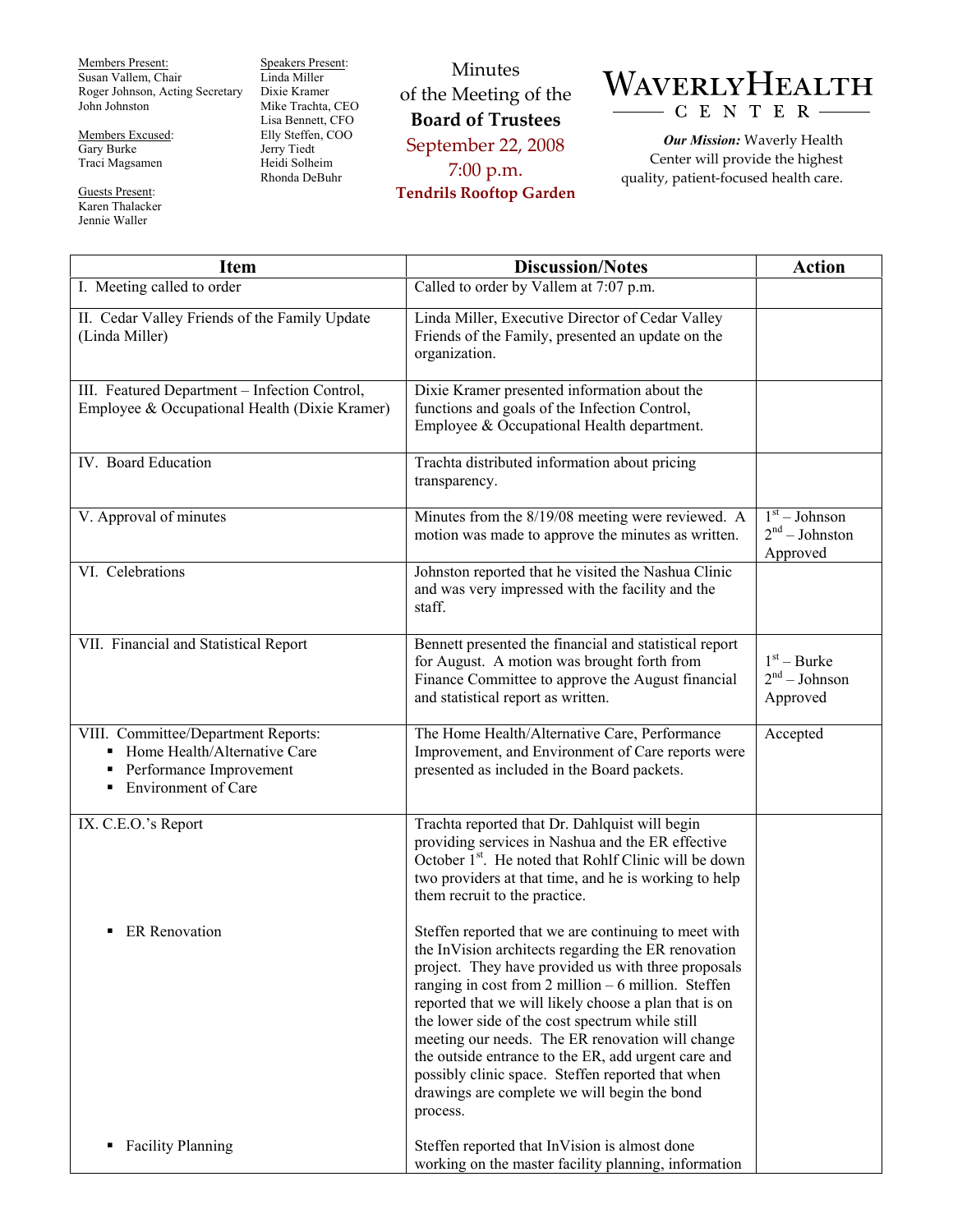|                                                                                                      | will be presented at the next Board meeting.                                                                                                                                                                                                                                                                                                                                                                                                                                                                                                                                                                                                                                                                                                                                          |                                                 |
|------------------------------------------------------------------------------------------------------|---------------------------------------------------------------------------------------------------------------------------------------------------------------------------------------------------------------------------------------------------------------------------------------------------------------------------------------------------------------------------------------------------------------------------------------------------------------------------------------------------------------------------------------------------------------------------------------------------------------------------------------------------------------------------------------------------------------------------------------------------------------------------------------|-------------------------------------------------|
|                                                                                                      | Trachta reported that asbestos removal is in process<br>at the $10th$ Street Office Plaza building. He noted<br>that the airspace lease is complete and Clover should<br>be signing soon. Demolition will begin after the<br>asbestos removal is complete and the airspace lease<br>is signed. Trachta anticipates that the dialysis clinic<br>will be functional by next fall.<br>Steffen reported that digital mammography is up and<br>running. Digital mammo services were available<br>starting last Wednesday with GE and Fuji reps on<br>site last week for training and assistance. This week<br>our staff is running the service on their own. The<br>implementation of digital mammography has already<br>reduced the exam time from 30 minutes to 20<br>minutes.           |                                                 |
| X. Medical Staff Report - Dr. Darnold                                                                | No report.                                                                                                                                                                                                                                                                                                                                                                                                                                                                                                                                                                                                                                                                                                                                                                            |                                                 |
| XI. IT Update                                                                                        | Tiedt presented the IT update, noting that the GoLive<br>Project is currently on schedule and within original<br>scope. Tiedt shared a summary of the project<br>budget, noting areas that were unbudgeted, and areas<br>that are anticipated to come in under budget.<br>Included in the report were capital requests for:<br>** purchase of Proximity Bedside Workstations at a<br>cost not to exceed \$91.971<br>** purchase of SunRay Thin Clients, Servers and<br>Installation at a cost not to exceed \$54,146<br>** purchase of SQL 2005 Enterprise License for MS<br>Office at a cost not to exceed \$12,702<br>** purchase of Facility (MOLP) License for MS<br>Office at a cost not to exceed \$70,313<br>A motion was made to approve the capital request as<br>presented. | $1st - Johnston$<br>$2nd - Johnson$<br>Approved |
| XII. Press Ganey Patient Satisfaction Survey<br>Results:<br>• Home Health<br><b>Medical Practice</b> | Solheim presented the Home Health and Medical<br>Practice Press Ganey patient satisfaction survey<br>results for the quarter ending June 30 <sup>th</sup> . Solheim<br>presented the new HCAHPS ratings that were<br>released on Wednesday. Our HCAHPS ratings<br>continue to be strong.                                                                                                                                                                                                                                                                                                                                                                                                                                                                                              |                                                 |
| XII. Strategic Excellence Update                                                                     | Steffen and DeBuhr presented the new Strategic<br>Excellence structure. The four strategic excellence<br>initiatives are:<br>**Service Excellence<br>**Planetree<br>**Nursing Excellence<br>**Organizational Excellence<br>The Strategic Excellence structure allows for<br>common language in the structure of the individual<br>initiatives, provides more well defined roles for<br>participation, and increases coordination between the<br>initiatives.                                                                                                                                                                                                                                                                                                                          |                                                 |
| XIII. Old Business                                                                                   | Trachta reported that all flood repair on the house<br>across the street is complete, and the medical student<br>was able to move in today. He noted that we will be<br>starting work on one basement bedroom as we will<br>be having another student coming at the end of the                                                                                                                                                                                                                                                                                                                                                                                                                                                                                                        |                                                 |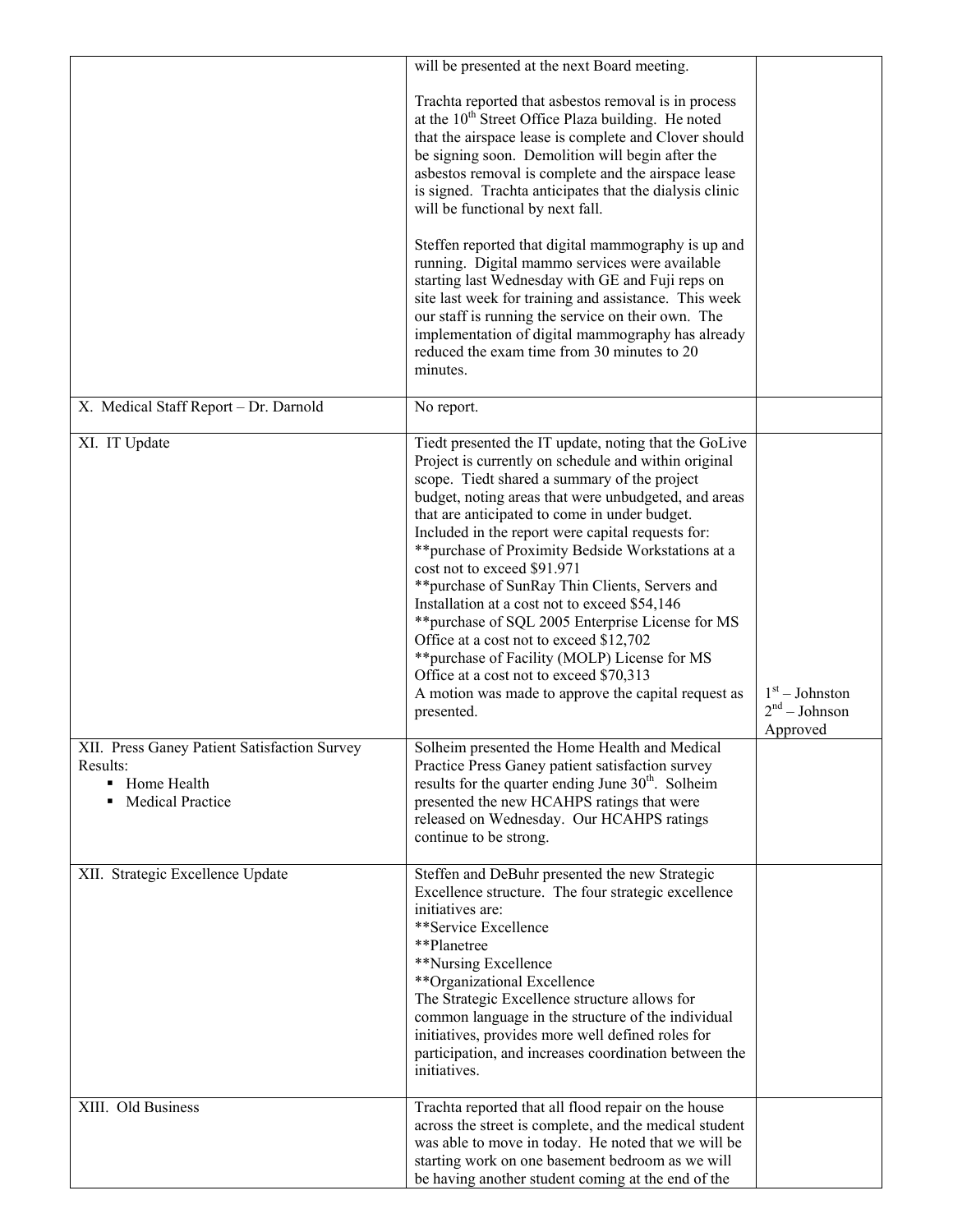|                                                                                                                                                                                                                                                                                                                                                                                                                                                                                                                                                                                                                                                                                                                                                                                                                                      | month.                                                                                                                                                                                                                                                                                                                                                                                                                                                                                                                             |                                                 |
|--------------------------------------------------------------------------------------------------------------------------------------------------------------------------------------------------------------------------------------------------------------------------------------------------------------------------------------------------------------------------------------------------------------------------------------------------------------------------------------------------------------------------------------------------------------------------------------------------------------------------------------------------------------------------------------------------------------------------------------------------------------------------------------------------------------------------------------|------------------------------------------------------------------------------------------------------------------------------------------------------------------------------------------------------------------------------------------------------------------------------------------------------------------------------------------------------------------------------------------------------------------------------------------------------------------------------------------------------------------------------------|-------------------------------------------------|
| XIV. New Business                                                                                                                                                                                                                                                                                                                                                                                                                                                                                                                                                                                                                                                                                                                                                                                                                    |                                                                                                                                                                                                                                                                                                                                                                                                                                                                                                                                    |                                                 |
| Reappointment to Medical Staff:<br>Suzanne Bartlett, M.D. - Active, OB/Gyn,<br><b>WHC</b><br>John Ebensberger, M.D. - Active,<br>٠<br>Emergency Medicine, WHC<br>Rocky Fletcher, CRNA - Active-Ancillary,<br>٠<br>Anesthesia, WHC<br>Shannon Hull, PA-C - Courtesy-Ancillary,<br>Family Practice,<br>Driss Cammoun, M.D. - Consulting,<br>٠<br>Radiology,<br>Victor Lawrinenko, M.D. - Consulting,<br>ш.<br>Gastroenterology,<br>Stephen Leslie, M.D. - Consulting,<br>Allergy & Immunology,<br>• Lawrence Liebscher, M.D. - Consulting,<br>Radiology, CVMS<br>Daniel Miller, M.D. - Consulting,<br>٠<br>Ophthalmology,<br>Dan Mulholland, M.D. - Consulting,<br>Radiology, CVMS<br>• Claro Palma, M.D. - Consulting,<br>Rheumatology,<br>Michael Puk, M.D. - Consulting,<br>٠<br>Ophthalmology,<br>Greg Raecker, D.O. - Consulting, | Trachta presented the reappointments, the expiration<br>of provisional privileges, and resignations from<br>Medical Staff as listed at left. The files have been<br>reviewed by the Executive Committee of the Medical<br>Staff. The Executive Committee recommends<br>approval. A motion was made to approve all items<br>as individually considered and recommended by the<br>Executive Committee of the Medical Staff. Vallem<br>appointed Johnson to serve as Secretary in Burke's<br>absence to sign the credentialing files. | $1st - Johnston$<br>$2nd - Johnson$<br>Approved |
| Radiology, CVMS<br>Christopher Considine, D.P.M. - Courtesy,                                                                                                                                                                                                                                                                                                                                                                                                                                                                                                                                                                                                                                                                                                                                                                         |                                                                                                                                                                                                                                                                                                                                                                                                                                                                                                                                    |                                                 |
| Podiatry,<br>April Borchardt, D.P.M. - Courtesy,<br>Podiatry Resident,                                                                                                                                                                                                                                                                                                                                                                                                                                                                                                                                                                                                                                                                                                                                                               |                                                                                                                                                                                                                                                                                                                                                                                                                                                                                                                                    |                                                 |
| <b>Expiration of Provisional Privileges:</b><br>Paul Burgett, M.D. - Consulting, General<br>٠<br>Surgery, CVMS<br>Robert Cak, M.D. - Consulting, General<br>٠<br>Surgery, CVMS<br>Steven Davis, M.D. - Consulting, General<br>Surgery, CVMS<br>Brian Gerrelts, M.D. - Consulting, General<br>Surgery, CVMS<br>Jayson Gesme, M.D. - Consulting, General<br>Surgery, CVMS                                                                                                                                                                                                                                                                                                                                                                                                                                                              |                                                                                                                                                                                                                                                                                                                                                                                                                                                                                                                                    |                                                 |
| Resignation from Medical Staff:<br>• Brad Heithoff, M.D. - Active, Family<br>Practice, IHS<br>Scott Torness, D.P.M. - Courtesy,<br>٠<br>Podiatry,                                                                                                                                                                                                                                                                                                                                                                                                                                                                                                                                                                                                                                                                                    |                                                                                                                                                                                                                                                                                                                                                                                                                                                                                                                                    |                                                 |
| Paulette Jacobson, RN - Allied, RN<br>Jane Zehr, PA-C - Active-Ancillary,<br>Family Practice, WHC<br>Marcia Hillman, ARNP - Ancillary,<br>٠<br>Family Practice, Covenant                                                                                                                                                                                                                                                                                                                                                                                                                                                                                                                                                                                                                                                             |                                                                                                                                                                                                                                                                                                                                                                                                                                                                                                                                    |                                                 |
| New/Revised Policies:<br>Correlation of Stress Echoes/                                                                                                                                                                                                                                                                                                                                                                                                                                                                                                                                                                                                                                                                                                                                                                               |                                                                                                                                                                                                                                                                                                                                                                                                                                                                                                                                    |                                                 |
| Cardiovascular Services                                                                                                                                                                                                                                                                                                                                                                                                                                                                                                                                                                                                                                                                                                                                                                                                              | Steffen presented the new/revised policy statements<br>as listed at left, and included in the Board packets.                                                                                                                                                                                                                                                                                                                                                                                                                       |                                                 |
| Correlation of Transthoracic Echoes/<br>Cardiovascular Services                                                                                                                                                                                                                                                                                                                                                                                                                                                                                                                                                                                                                                                                                                                                                                      | The policies are required for cardiovascular<br>accreditation and have been reviewed by the                                                                                                                                                                                                                                                                                                                                                                                                                                        |                                                 |